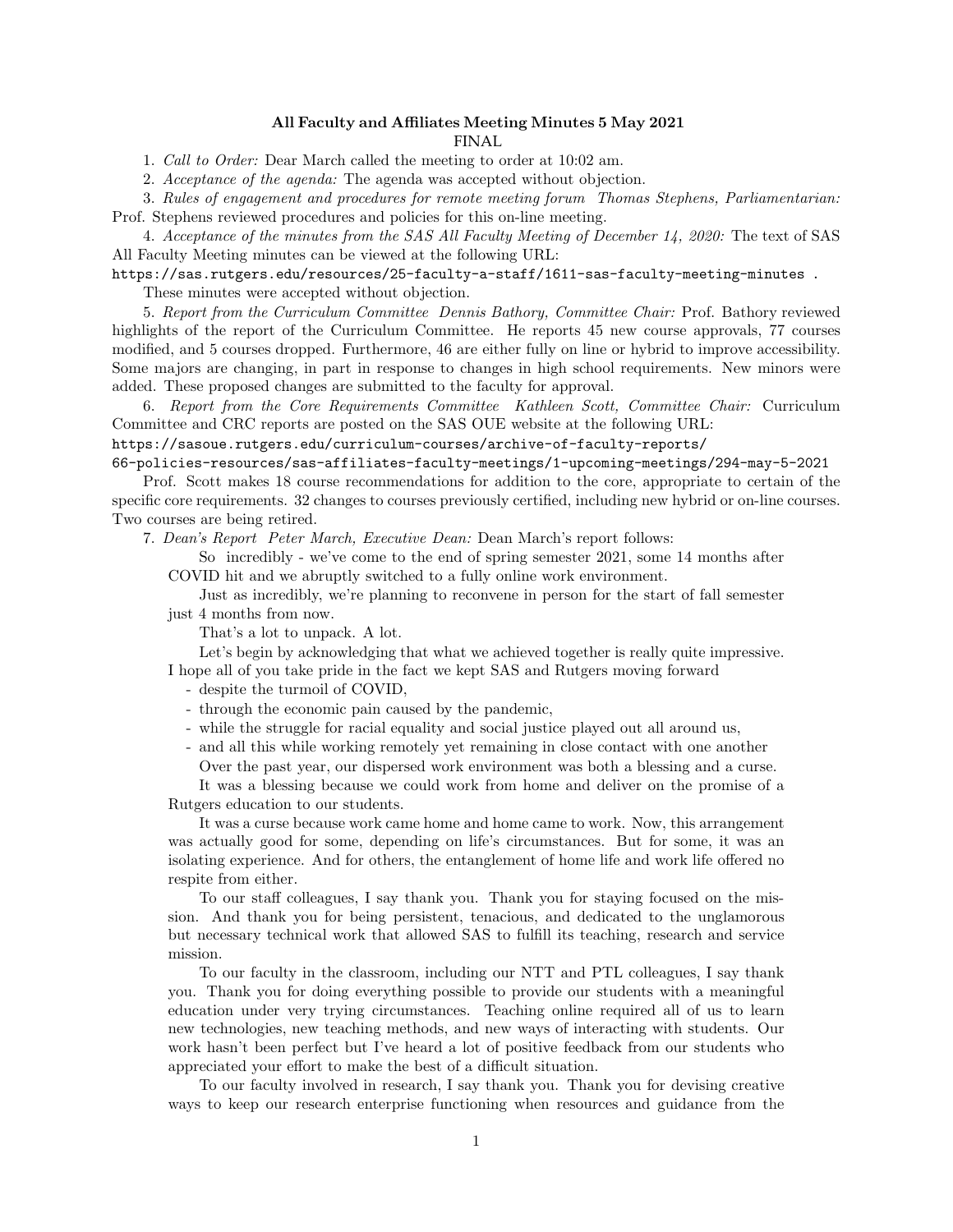university were in short supply. You couldn't travel and you couldn't use your labs and libraries in the usual ways and yet you managed to fulfill our mission as a research-intensive university. Because of your dedication, we have weathered the storm and I am confident that we will repair ourselves and flourish in the months and years ahead.

There were a number of remarkable achievements this year by students and faculty, some of which I'd like to share with you here. There are, literally, too many successes for me to be comprehensive. But I would be remiss if I didn't mention the more notable among them, which I've limited quite arbitrarily - to ten.

- 1. Undergraduate student Tanvi Banota was awarded a Goldwater Scholarship.
- 2. Blakesley Burkhart, Assistant Professor of Physics and Astronomy, was awarded a David and Lucille Packard Fellowship.
- 3. Omar Dewachi, Associate Professor of Anthropology, won the New Millennium Book Award of the Society for Medical Anthropology for his book Ungovernable Life: Mandatory Medicine and Statecraft in Iraq.
- 4. Nicole Fleetwood, Professor of American Studies and of Art History, won the National Book Critics Circle Award for her book, Marking Time: Art in the Time of Mass Incarceration.
- 6. Ken Irvine, Distinguished Professor of Molecular Biology and Biochemistry, was elected Fellow of the American Association for the Advancement of Science.
- 6. Undergraduate student Maya Ravichandran was named a Marshall Scholar, one of only 46 students in the nation so honored.
- 7. Mansi Shah, SAS'20 major in Cell Biology and Neuroscience, received a Fullbright Scholarship to attend graduate school in Spain.
- 8. Elizabeth Torres, Associate Professor of Psychology, was honored by a Joint Resolution of the New Jersey Senate and General Assembly saluting the excellence of her "groundbreaking research" at Rutgers that has been "essential in shaping initiatives that transform autism medical research and treatments throughout our State."
- 9. Camilla Townsend, Distinguished Professor of History, was awarded the Cundill History Prize for her book Fifth Sun.
- 10. Elena Wei, SAS '20 major in Cell Biology and Neuroscience, was awarded a Fullbright Scholarship to attend graduate school in Columbia.

Along with these successes came very serious difficulties with which we grappled all year and continue to do so. First, is the on-going struggle for racial equality and social justice. Second, is coping with the negative economic and fiscal consequences COVID-19 had on our budgets.

A lot could be said about why it took the murder of George Floyd by a Minneapolis police officer finally to shake this nation's complacent acceptance of racism. Even more could be said about the number of gruesome brutalities that have been perpetrated on people of color since May 25, 2020 as if his murder hadn't occurred.

Let us not do that but rather focus attention on what we can control in our own neck of the woods.

I believe Rutgers is truly and genuinely engaged with institutional change toward becoming a more diverse, equitable, and inclusive university.

I'm thankful for the leadership of President Holloway and Senior Vice President Anna Branch who elevated diversity, equity and inclusion as strategic institutional priorities under the rubric of "beloved community" to be implemented through mechanism of the Universitywide Diversity Strategic Planning Process.

I'd like to report on three inter-related and mutually-supporting initiatives already underway related to the strategic planning process in the School of Arts and Sciences.

First, departments and programs have returned surveys to the Executive Dean's Office that identify all DEI programs and activities currently active across SAS. Taken together with the diversity sections of these unit's academic strategic plans, this information will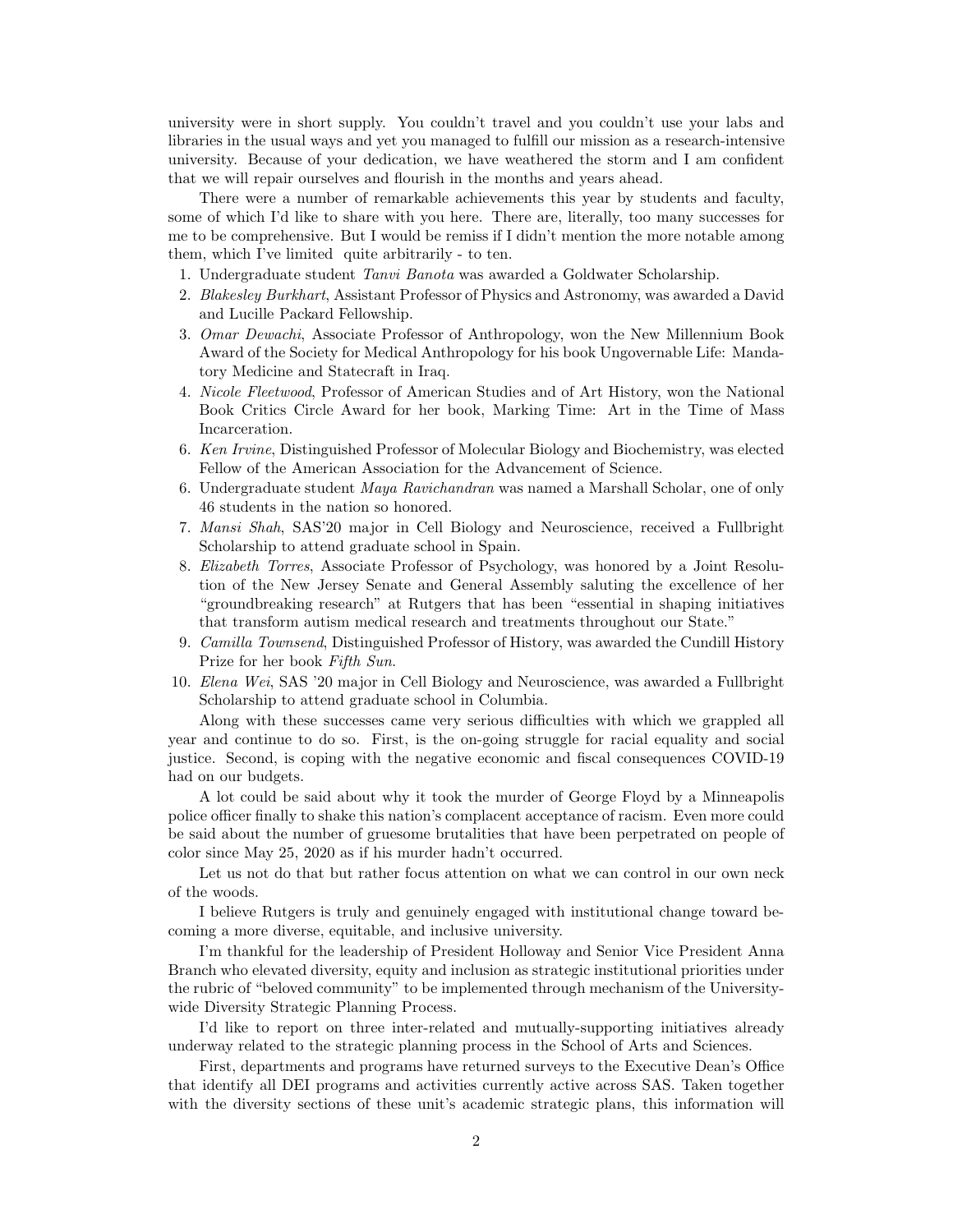be used to create a School-wide baseline that is Step 1 in the Diversity Strategic Planning Process.

Second, under the leadership of Vice Dean Maria Anderson, we are working hard to make sure we benefit from the insight and experience that SAS staff bring to the broader DEI conversation. Maria has designed a Community Engagement Initiative focusing on four areas:

- Training
- Mentorship
- Professional Development, and
- Building A Supportive Community for All.

The Community Engagement Initiative is led by Divisional Directors of Administration - Michelle Feeney

- Christina Pasley, and
- Anabell Williams.

with support from the division of Diversity, Inclusion, and Community Engagement in Anna Branch's office, input from the Coalition for Anti-Racism, Social Justice, and Equity in Susan Lawrence's shop, and with input from staff across the School.

Third, we've created a Faculty Fellows program in the Executive Dean's Office, with Strategic Initiative Funds from Chancellor Molloy's office. The first cohort of Fellows will be devoted to issues of diversity, equity, and inclusion. I'm very pleased to announce three DEI Faculty Fellows were appointed April 1st and are already hard at work on the baselining activity just mentioned.

Please join me in welcoming to the team:

- Ying Hung from Statistics,
- Doug Jones from History, and
- Diana Sanchez from Psychology.

We will appoint several more Faculty Fellows to this initial group on July 1. This will increase the capacity of Fellows to work productively with each other as well as with deans, chairs, faculty, staff, departments, programs, and centers across the School.

We can't afford to be complacent. But I think this is a good start.

Now, rather than look back over the grim budget terrain from the end of Fiscal Year 2020, ten months ago, to the present; and rather than recap the hard choices we made in FY 2021, I will focus instead on what we can expect to see at the fiscal close of FY 2021 on June 30th.

And, at the very end, I'll indulge in some speculation on what I think the overall shape of FY 2022 will look like.

Let me summarize FY 2021 by a little equation: " $A+B+C=D$ ". Here's what the letters in the equation mean:

- "A" means our practical effectiveness in the transition from expedient remote instruction to thoughtful online education led to higher than predicted student enrollment for fall semester and higher than predicted retention from fall semester to spring semester. That provided to more tuition revenue than we projected.
- "B" means cumulative savings from imposition of rigorous spending controls; plus lower than projected tuition remission for graduate students; plus lower than expected outlays of student aid reduced actual expenses significantly below projections.
- "C" means cumulative expenses that were projected to hit SAS in FY 2021 for example, Faculty Equity Process salary adjustments - have been pushed to the next fiscal year.
- "D" means that A+B+C led to a much stronger fiscal close for SAS on June 30, 2021 than was projected on July 1, 2020.

Because of "D", we are able to take the following steps to ease up on the current fiscal discipline:

- we will remove the caps on faculty research accounts, in anticipation of lifted university restrictions on business travel,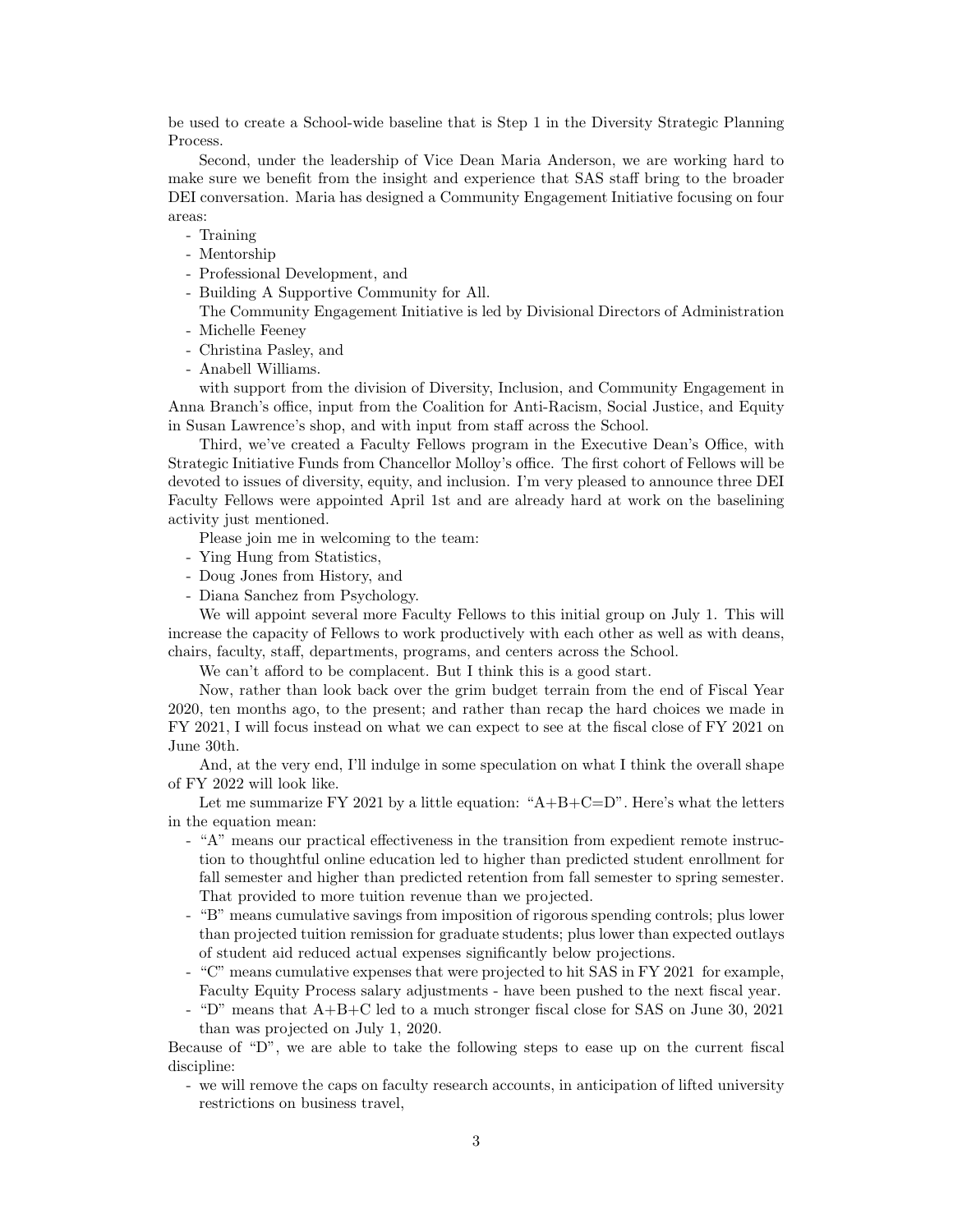- we will begin, selectively, judiciously and based on input from annual departmental budget meetings, to fill some of the existing staff vacancies left unfilled since March 2020,
- we will not have to dip into departmental reserves this year, as we had to do last fiscal year, and,
- we will authorize a limited number faculty searches next year at, perhaps, a quarter to a third of the typical number of searches.
- The bottom line for FY 2021 is this:
	- We planned for the worst.
	- Faculty and staff stepped up to the challenge.
	- Students responded accordingly.
	- State and Federal governments provided significant one-time support, and.
	- We caught a few breaks.
- So, what does next year look like? On the budget side here's what I can say about FY 2022:
	- Various "Accounts Payable" are looming over us, the magnitude of which is not yet clear. What IS clear is that "Accounts Payable" is going to be large because of:
		- § Deferred Faculty Equity process salary adjustments, plus
		- § Deferred contractual merit salary increases, plus
		- § Deferred contractual across-the-board salary increases, plus
		- § One-time costs related to re-populating the campus.
	- A tuition increase will defray these costs but it is politically sensitive and will not be voted on by the Board of Governors until June.
	- Overall enrollments for fall 2021 seem strong, except the proportion of out-of-state student lags significantly behind FY 2019 leading to somewhat diminished tuition revenue.
	- Uncertainty about what the costs of the "new normal" of a re-populated campus will be.
	- Overall, my current thinking about the bottom line of FY 2022 is this:
	- It's going to be hard and it's going to be difficult.
	- But it's not going to be as hard and difficult as it was this year.
	- I believe we've hit bottom and, to mix metaphors, I believe we've turned the corner.

To end my report, I'm going to speculate upon a speculation about what the physical experience of fall semester may be like.

What is completely clear is that tens of thousands of undergraduate students are going to report to campus this fall.

- They expect and they deserve to be taught in person by faculty.
- They expect and they deserve to interact with other human beings, in person and in real time.
- They expect and they deserve to interact with one another, for all they gratifying reasons we valued the formative nature of our own collegiate experience.

The bottom line is that we will make this happen. We will - that's the Rutgers Way. So, the question really is: How to we make this happen in common-sense way?

The answer depends on many things:

- On the public health side, it depends on vaccination rates, infection rates, viral evolution rates, and public understanding and cooperation
- On the logistical side, it depends on how we prosecute a sensible, staged re-population of campus so that required student services are in place in just-in-time fashion
- On the infrastructure side, it depends on how we re-configure our physical spaces like dorms, classrooms, and our transportation systems to adapt to an as-yet-unknown "new normal".

But at the end of the day it depends in an essential way on just one thing: our collective commitment as faculty and staff to being there for our students in just four months from now.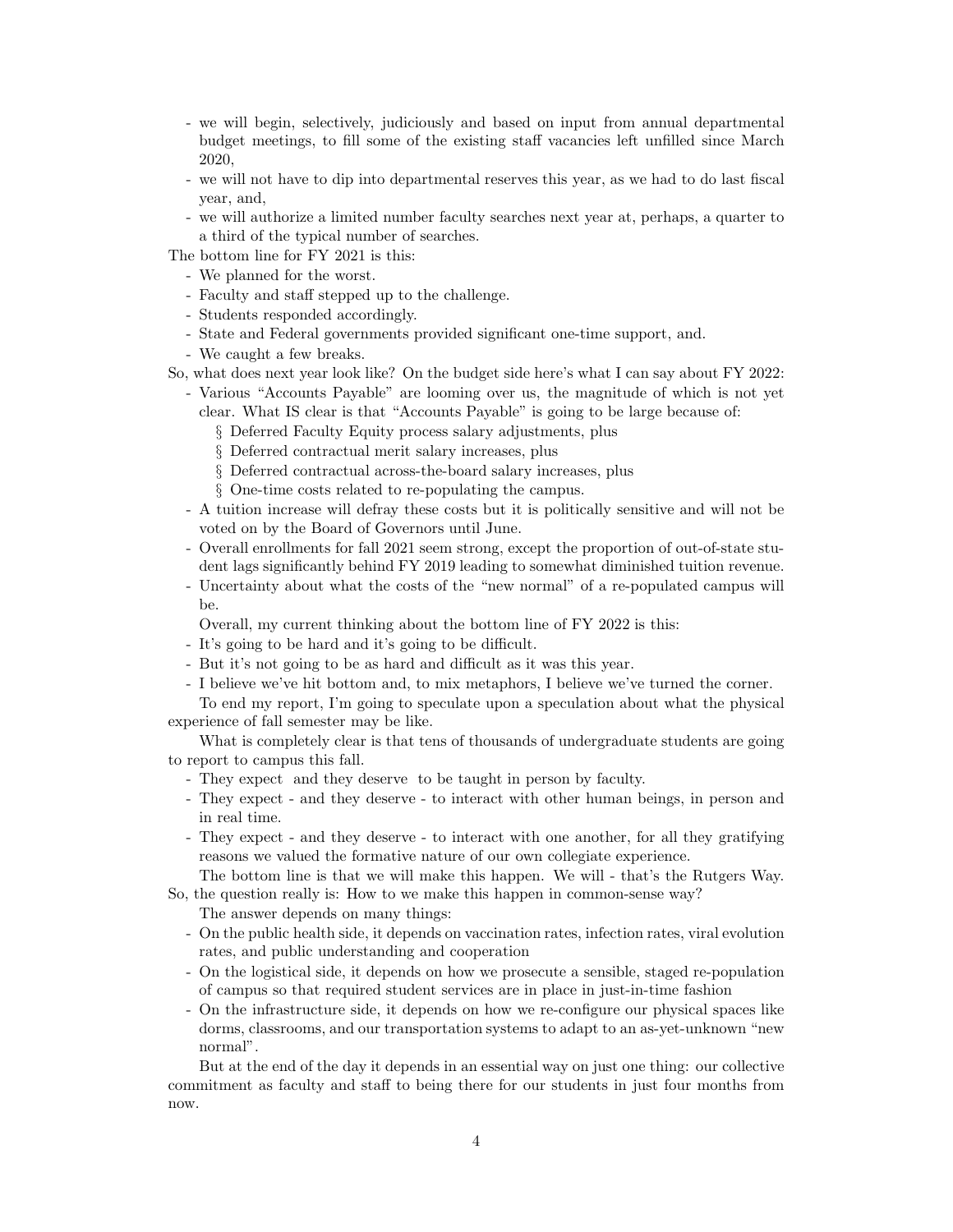I'd be lying if I said I knew how this will all work out. I don't. But I'm telling the truth when I say I know we will figure this out together.

Thank you, once again, for all you've done, and thank you in advance all you will do for our students.

The following questions were raised after this report:

- a. Rob Scott asked about the process of equity corrections. Peter notes that many have worked their way through the SAS approval process.
- b. Ulla Berg asked about the travel approval process. Peter notes that the initial travel ban was important and correct, and is now working through the pent up demand. Watch for a coming approval process, in light of the vaccines and destination openings. Peter is trying to diplomatically advocate for this.
- c. D. Asher Ghertner asks about the potential use of internal research COVID 19 funding for junior faculty for replacement of teaching. Dean March says no.
- d. Rob Scott asks for other avenues for course release for junior faculty due to COVID 19 delays. Dean March empathizes, but does not see an institutional path to addressing these needs in general, and stands on Rutgers decision not to use internal funds for course release.
- e. Lilia Fernandez asks about removing the 50% cap on research funds, and asks about a new spending proposal. Maria Anderson says that the cap can be removed tomorrow.
- f. Robert Boikess asks about polices for transitioning from PTL to NTT. Prof Masschaele notes that NTTs are traditionally appointed as instructor, but this not a formal rule. Salary is set based on circumstances. g. Tara Matise urges SAS to push for a relaxation of the \$500 spending limit.
- 8. COACHE Survey Results Francine Conway, Executive Vice Chancellor for Academic Affairs and Provost: Provost Conway discussed the COACHE survey, which was adminsistered during April 2019, and which investigated faculty experiences. The survey was intended to identify areas of strength and weakness in

the environment at Rutgers. A working group was convened Fall 2020, from across academic units, including the NB libraries and faculty council. The working group addressed Rutgers deficiencies in three areas:

- 1. Faculty Development and Mentoring
- 2. Research Support and Infrastructure
- 3. Strategic Planning and Communications.
- There were town hall meetings; results from the meetings are at

https://nbprovost.rutgers.edu/coache-town-hall-meetings .

Provost Conway notes that vice-provost appointments are a result of these discussions. Provost Conway notes an emphasis on advancement of associate professors to full professor, describes a team mentoring proposal for new faculty, and describes a new leadership institute for department chairs. Paths to advancement will include individualized faculty dossier reviews. Provost Conway notes that isolation has contributed to sufferings under the current circumstances, and notes apprehension about transition back to in-person activities. Provost Conway is excited about working with new university leaders. The provost notes uncertainty surrounding permanence of the changes arising from the COVID 19 disruption, and that some experiences that we have allow new opportunities.

9. Question and Answers:

- a. Lilia Fernandez notes that associate professors' barriers to advancement are related to excessive service commitments. Provost Conway notes that the dossier review process involves individual workload review.
- b. D. Asher Ghertner notes that the decision not to allow Rutgers internal COVID 19 grant funds for course relief lies at the school level, and requests that this decision be reviewed, in large part because of time lost due to COVID 19. Provost Conway reaffirms that she sees the importance of individual school needs, hopes that there are other sources for these types of resources, and realizes that flexibility needs to be used when assessing faculty progress.
- c. Rob Scott asks about other Rutgers mechanisms for course release. Provost Conway suggests that further investigation via an advisory group of alternative mechanisms is worth consideration, and that existing grants are not sufficient.
- d. Nancy Sinkoff asks about determining whether salary equity adjustments are appropriate in a particular case. Provost Conway takes as a suggestion creation of advisory resources for guidance in this case.